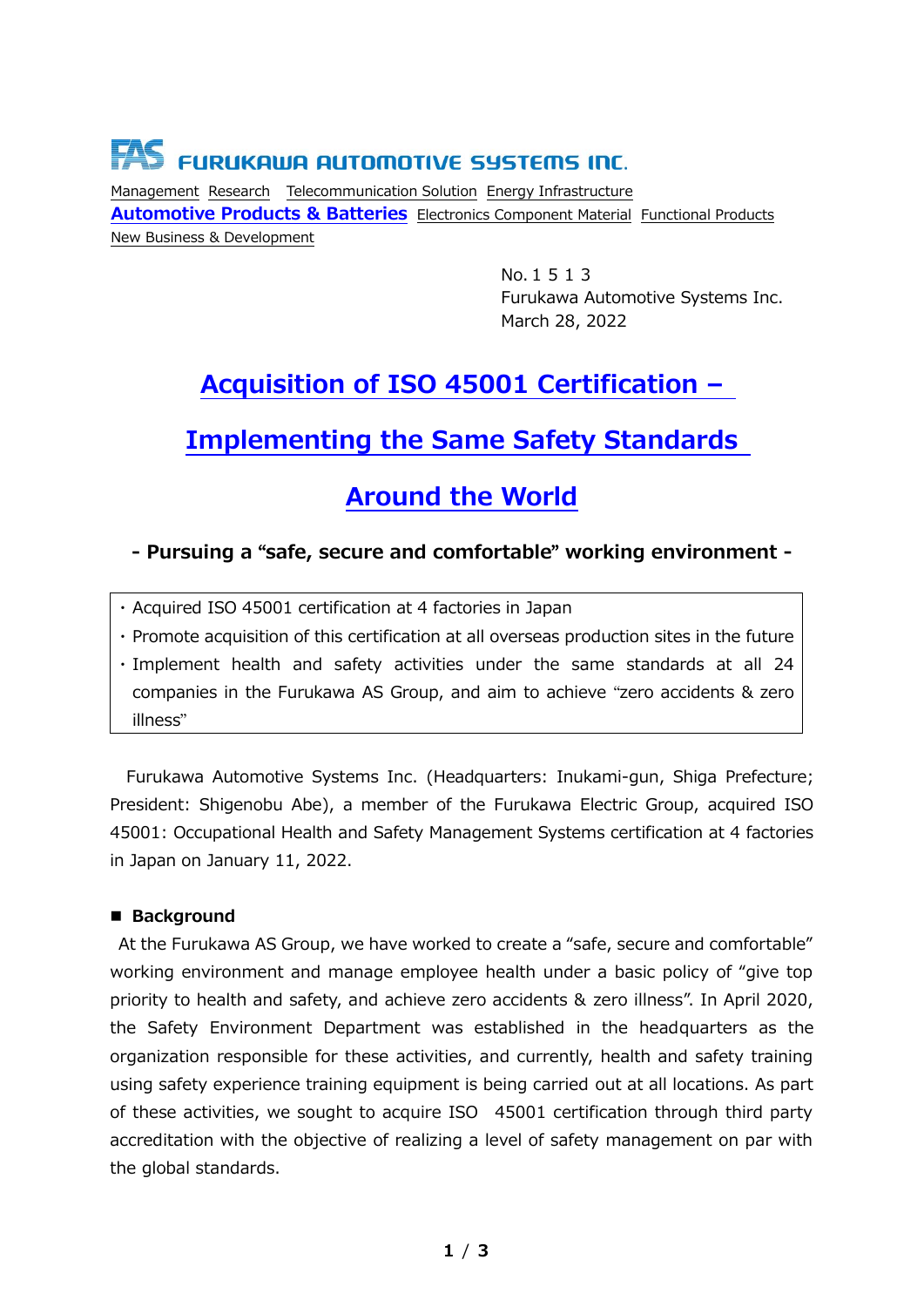### ■ **Details**

Of the 24 companies in the Furukawa AS Group, Furukawa Automotive Systems is the  $5<sup>th</sup>$  company to acquire ISO 45001 certification following Furukawa Mexico S.A. De C.V. (Mexico), Furukawa Minda Electric Private Ltd. (India), Furukawa Automotive Systems Mexico S.A. De C.V. (Mexico) and Furukawa Automotive Systems Lima Philippines Inc. (Philippines).

Leveraging the ISO 45001: Occupational Health and Safety Management Systems certification, we will manage workplace safety using the same standards at all of the sites within the Furukawa AS Group. In addition, we will increase the level of



management with the aim of achieving "zero accidents & zero illness" for all of the approximately 40,000 group employees, and work to acquire ISO 45001 certification at all companies in the Furukawa AS Group in the future.

【Newly certified factories】 Headquarters, Hatasho, Mie, Yamaguchi

#### ■ Overview of Furukawa Automotive Systems Inc.

| : November $1950$                                           |
|-------------------------------------------------------------|
| : Shigenobu Abe, Representative Director                    |
| : 1000 Amago, Koura-cho, Inukami-gun, Shiga Prefecture      |
| : Wire harnesses, related electrical components, automotive |
| functional products                                         |
|                                                             |